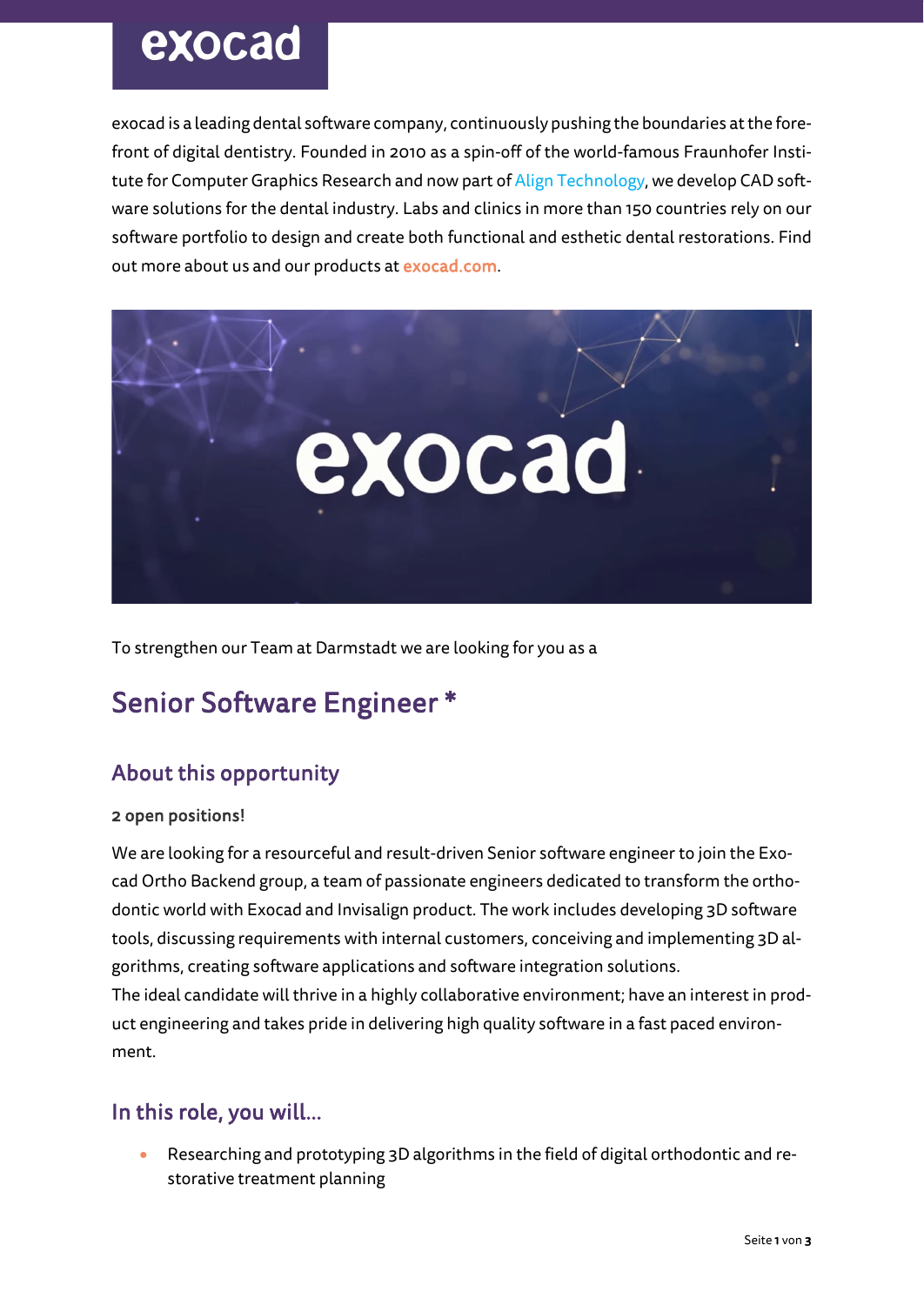## exocad

- Creating cloud based solutions for processing 3D data.
- Integration of new features and systems into existing workflows and pipelines
- Implementation of the new functionality as a part of medical device production process
- Creation of documentation, such as functional specifications or design documents
- Collaboration with SQA team to ensure high quality of the software delivered

### In this role, you'll need …

- Bachelor or Master degree in Computer Science, Mathematics or related field, or Equivalent experience in commercial software development
- 7+ years of professional experience in a similar position
- 3+ years knowledge of /working with C++ (as a developer)
- Knowledge of computational mathematics, linear algebra and analytic geometry
- Knowledge of service design patterns
- Good command of written and verbal English
- Good communication skills, ability to clearly communicate concepts and ideas
- Experience of 3D development will be a plus
- Experience with cloud based solutions (AWS) is a plus
- German language will be a plus

#### What we offer you

- Exciting and wide range of tasks in a dynamic and growth-oriented software company
- Flat hierarchies and efficient decision-making processes
- A positive working atmosphere that promotes both individual freedom and responsibility
- Strong team spirit
- Modern offices and cutting-edge work equipment
- Flexible working and home-office possibilities / fully remote working is possible (inside Germany)
- Education and training
- Sport and work life balance
- Free drinks and snacks
- Canteen with own cook
- Corporate events
- Job ticket